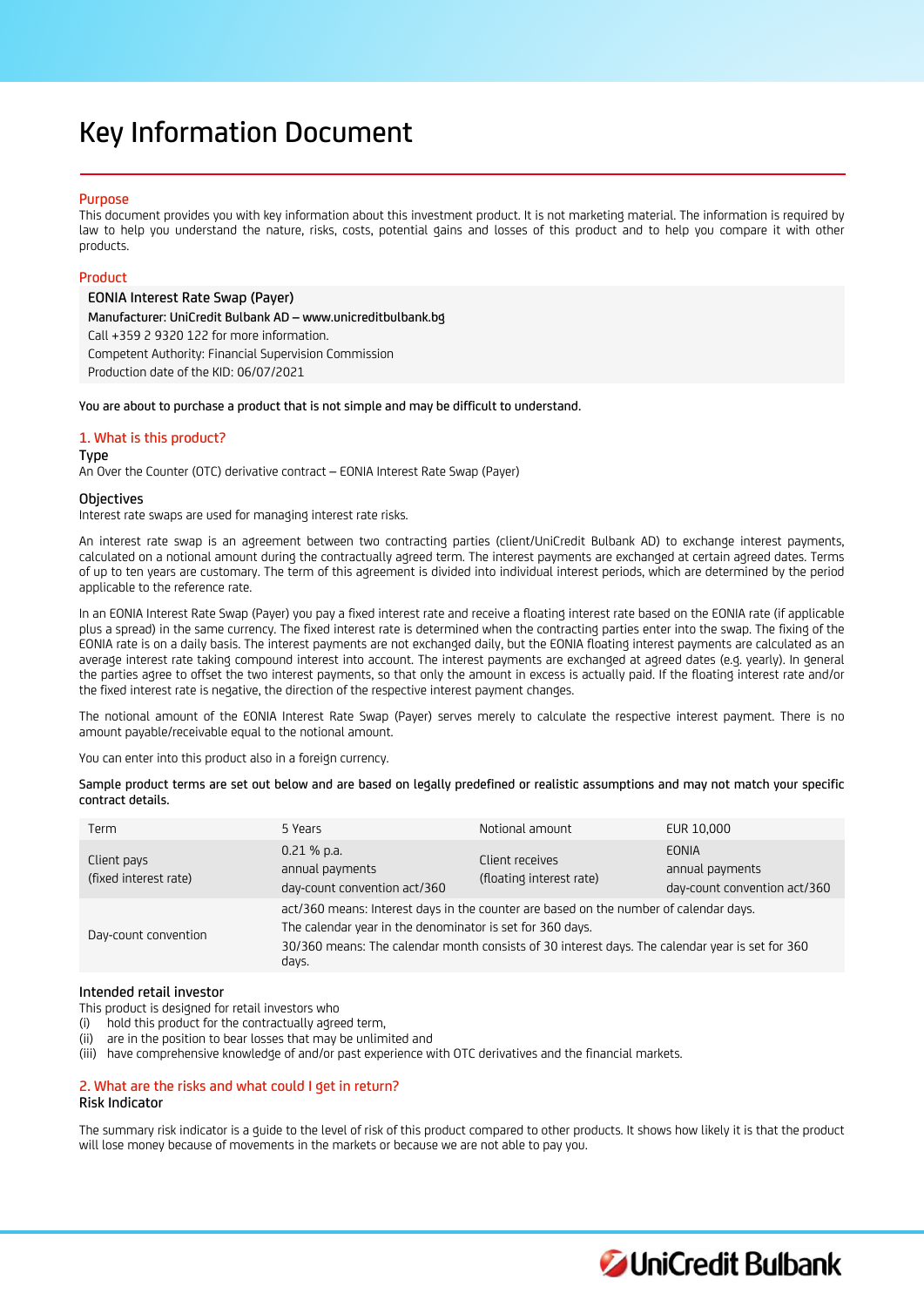We have classified this product as 7 out of 7, which is the highest risk class.



Be aware of currency risk. You may pay and/or receive payments in a different currency, so the final return you will get depends on the exchange rate between the two currencies. This risk is not considered in the indicator shown above.

In some circumstances you may be required to make payments to pay for losses. The total loss you may incur may be significant.

This product does not include any protection from future market performance so you could incur significant losses.

#### Performance Scenarios

Market developments in the future cannot be accurately predicted. The scenarios shown are only an indication of some of the possible outcomes based on recent returns. Actual returns could be lower.

#### Notional amount EUR 10,000

| <b>Scenarios</b>      |                                            | 1 year          | 3 Years         | 5 Years<br>(Recommended<br>holding period) |
|-----------------------|--------------------------------------------|-----------------|-----------------|--------------------------------------------|
| Stress scenario       | What you might get back or pay after costs | <b>EUR -305</b> | <b>EUR -369</b> | <b>EUR-441</b>                             |
|                       | Average return/loss each year              | $-3.05%$        | $-1.23%$        | $-0.88%$                                   |
| Unfavourable scenario | What you might get back or pay after costs | <b>EUR -283</b> | <b>EUR -365</b> | <b>EUR-435</b>                             |
|                       | Average return/loss each year              | $-2.83%$        | $-1.22%$        | $-0.87%$                                   |
| Moderate scenario     | What you might get back or pay after costs | <b>EUR -278</b> | <b>EUR-341</b>  | <b>EUR-411</b>                             |
|                       | Average return/loss each year              | $-2.78%$        | $-1.14%$        | $-0.82%$                                   |
| Favourable scenario   | What you might get back or pay after costs | <b>EUR-271</b>  | <b>EUR-330</b>  | <b>EUR-379</b>                             |
|                       | Average return/loss each year              | $-2.71%$        | $-1.10%$        | $-0.76%$                                   |

This table shows the money you could get back or pay over the next 5 years, under different scenarios, assuming a notional amount of EUR 10,000. The scenarios shown illustrate how your investment could perform. You can compare them with scenarios of other products.

The scenarios presented are an estimate of future performance based on evidence from the past on how the value of this investment varies, and are not an exact indicator. What you get or pay will vary depending on how the market performs and how long you keep the product.

The stress scenario shows what you might get back or pay in extreme market circumstances, and it does not take into account the situation where we are not able to pay you.

The figures shown include all the costs of the product itself, but may not include all the costs that you pay to distributor. The figures do not take into account your personal tax situation, which may also affect how much you get back or pay.

#### 3. What happens if UniCredit Bulbank AD is unable to pay out?

Counterparties of derivative transactions are exposed to the risk that UniCredit Bulbank AD becomes unable to discharge its obligations under the transaction, for example in the case of an insolvency (inability to pay or overindebtedness) or in the case resolution measures are taken by an authority against the credit institution. Such a decision to take resolution measures can, for example, be taken if the assets of the institution are less than its liabilities, where it is unable or will, in the near future, be unable to pay its debts or other liabilities as they fall due, or where it requires extraordinary public financial support. Where resolution measures are taken, the competent resolution authority can decide on an early termination of the derivative transaction. In the case such early termination results in a claim of the counterparty against the credit institution, the decision of the resolution authority can lead to a partial or complete reduction of the principal amount of this claim or in a conversion of this claim in to equity (shares or other types of equity).

If UniCredit Bulbank AD does not fulfil its obligations connected with the product or is unable to pay, you can lose part of or the full payout or can suffer an unlimited loss. This product is not protected by any deposit guarantee scheme, legal or otherwise, or any other type of guarantee.

# 4. What are the costs?

The Reduction in Yield (RIY) shows what impact the total costs you pay will have on the performance of the product. The total costs take into account one-off, ongoing and incidental costs.

The amounts shown here are the cumulative costs of the product itself for the recommended holding period. The figures assume a notional